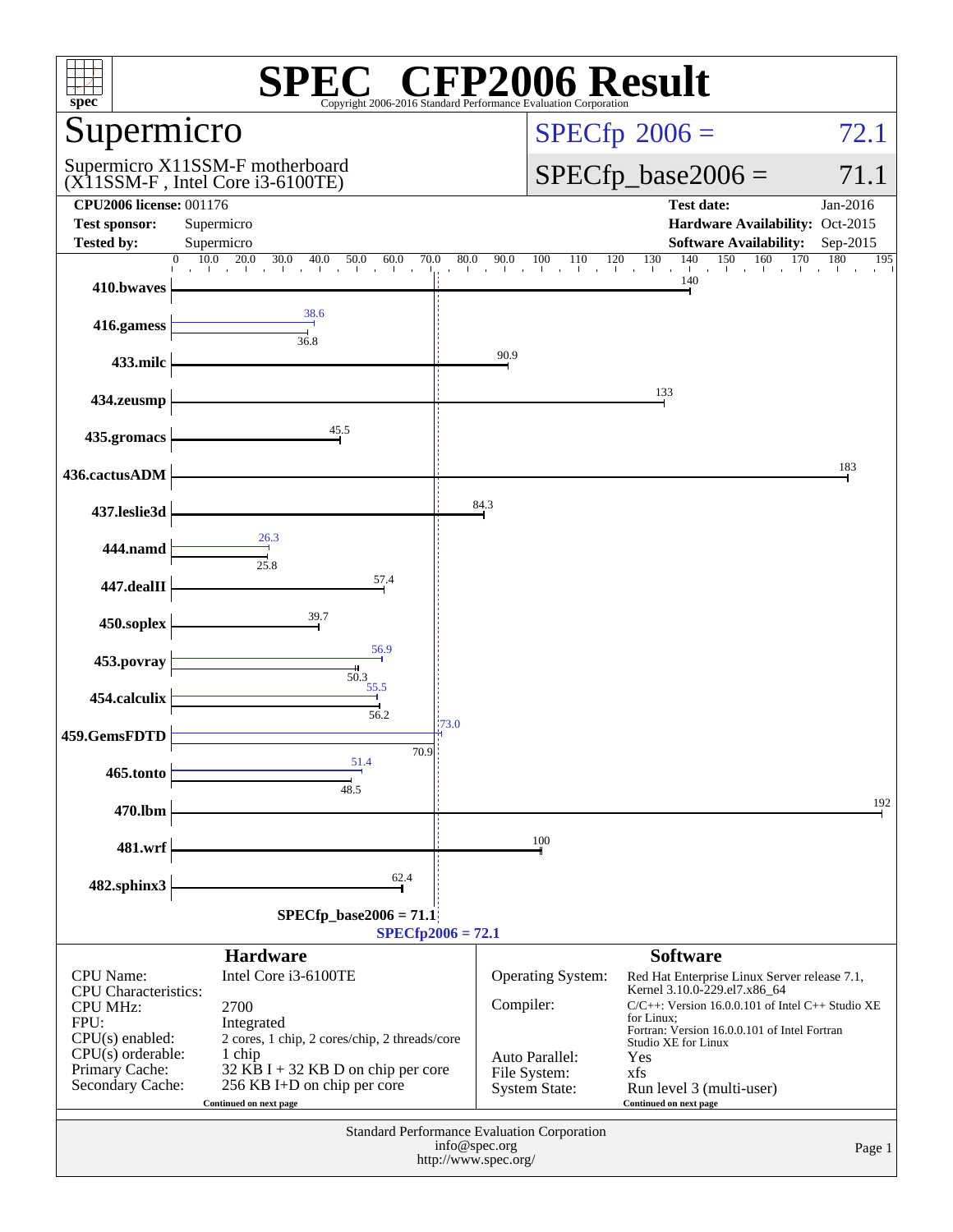

### Supermicro

#### (X11SSM-F , Intel Core i3-6100TE) Supermicro X11SSM-F motherboard

#### $SPECfp2006 = 72.1$  $SPECfp2006 = 72.1$

#### $SPECfp\_base2006 = 71.1$

| <b>CPU2006 license: 001176</b> |                                     |                                 | <b>Test date:</b><br>$Jan-2016$             |
|--------------------------------|-------------------------------------|---------------------------------|---------------------------------------------|
| <b>Test sponsor:</b>           | Supermicro                          | Hardware Availability: Oct-2015 |                                             |
| <b>Tested by:</b>              | Supermicro                          |                                 | <b>Software Availability:</b><br>$Sep-2015$ |
| L3 Cache:                      | $4 \text{ MB I+D}$ on chip per chip | <b>Base Pointers:</b>           | $64$ -bit                                   |
| Other Cache:                   | None                                | Peak Pointers:                  | $32/64$ -bit                                |
| Memory:                        | 32 GB (4 x 8 GB 2Rx8 PC4-2133P-E)   | Other Software:                 | None                                        |
| Disk Subsystem:                | $1 \times 200$ GB SATA III SSD      |                                 |                                             |
| <b>Other Hardware:</b>         | None                                |                                 |                                             |

**[Results Table](http://www.spec.org/auto/cpu2006/Docs/result-fields.html#ResultsTable)**

| Results Table    |                                                                                                          |       |                |       |                |       |                |              |                |              |                |              |
|------------------|----------------------------------------------------------------------------------------------------------|-------|----------------|-------|----------------|-------|----------------|--------------|----------------|--------------|----------------|--------------|
|                  | <b>Base</b>                                                                                              |       |                |       |                |       | <b>Peak</b>    |              |                |              |                |              |
| <b>Benchmark</b> | <b>Seconds</b>                                                                                           | Ratio | <b>Seconds</b> | Ratio | <b>Seconds</b> | Ratio | <b>Seconds</b> | <b>Ratio</b> | <b>Seconds</b> | <b>Ratio</b> | <b>Seconds</b> | <b>Ratio</b> |
| 410.bwayes       | 96.9                                                                                                     | 140   | 97.0           | 140   | 97.0           | 140   | 96.9           | 140          | 97.0           | <b>140</b>   | 97.0           | 140          |
| 416.gamess       | 532                                                                                                      | 36.8  | 531            | 36.9  | 532            | 36.8  | 507            | 38.6         | 508            | 38.6         | 508            | 38.6         |
| $433$ .milc      | 101                                                                                                      | 90.9  | 101            | 90.9  | 101            | 90.9  | 101            | 90.9         | 101            | 90.9         | 101            | 90.9         |
| 434.zeusmp       | 68.3                                                                                                     | 133   | 68.3           | 133   | 68.3           | 133   | 68.3           | 133          | 68.3           | 133          | 68.3           | 133          |
| 435.gromacs      | 156                                                                                                      | 45.7  | 157            | 45.4  | 157            | 45.5  | 156            | 45.7         | 157            | 45.4         | <u>157</u>     | 45.5         |
| 436.cactusADM    | 65.4                                                                                                     | 183   | 65.3           | 183   | 65.4           | 183   | 65.4           | 183          | 65.3           | 183          | 65.4           | 183          |
| 437.leslie3d     | <b>112</b>                                                                                               | 84.3  | 111            | 84.4  | 112            | 84.2  | <b>112</b>     | 84.3         | 111            | 84.4         | 112            | 84.2         |
| 444.namd         | 311                                                                                                      | 25.8  | 310            | 25.9  | 310            | 25.8  | 305            | 26.3         | 305            | 26.3         | 305            | 26.3         |
| 447.dealII       | 199                                                                                                      | 57.4  | 199            | 57.4  | 199            | 57.5  | 199            | 57.4         | 199            | 57.4         | 199            | 57.5         |
| $450$ .soplex    | 210                                                                                                      | 39.7  | 210            | 39.7  | 209            | 39.9  | 210            | 39.7         | 210            | 39.7         | 209            | 39.9         |
| 453.povray       | 106                                                                                                      | 50.3  | 107            | 49.7  | 105            | 50.4  | 93.4           | 57.0         | 93.6           | 56.9         | 93.6           | 56.9         |
| $ 454$ .calculix | 147                                                                                                      | 56.2  | 147            | 56.2  | 147            | 56.1  | 149            | 55.5         | <u>149</u>     | 55.5         | 149            | 55.5         |
| 459.GemsFDTD     | 150                                                                                                      | 70.9  | 150            | 70.9  | 150            | 70.9  | 145            | 72.9         | 145            | 73.0         | 145            | 73.0         |
| $465$ .tonto     | 203                                                                                                      | 48.5  | 203            | 48.4  | 203            | 48.6  | 192            | 51.3         | 192            | 51.4         | 191            | 51.4         |
| 470.1bm          | 71.6                                                                                                     | 192   | 71.5           | 192   | 71.5           | 192   | 71.6           | 192          | 71.5           | 192          | 71.5           | 192          |
| 481.wrf          | 112                                                                                                      | 99.6  | 112            | 100   | 112            | 100   | 112            | 99.6         | <b>112</b>     | <b>100</b>   | 112            | 100          |
| 482.sphinx3      | 312                                                                                                      | 62.4  | 314            | 62.1  | 313            | 62.4  | 312            | 62.4         | 314            | 62.1         | 313            | 62.4         |
|                  | Results appear in the order in which they were run. Bold underlined text indicates a median measurement. |       |                |       |                |       |                |              |                |              |                |              |

#### **[Operating System Notes](http://www.spec.org/auto/cpu2006/Docs/result-fields.html#OperatingSystemNotes)**

Stack size set to unlimited using "ulimit -s unlimited"

#### **[Platform Notes](http://www.spec.org/auto/cpu2006/Docs/result-fields.html#PlatformNotes)**

 As tested, the system used a Supermicro CSE-113MFAC2-R606CB chassis. The chassis is configured with 2 PWS-606P-1R redundant power supply, 1 SNK-P0046P heatsink, as well as 4 FAN-0154L4 middle cooling fan. Sysinfo program /usr/cpu2006/config/sysinfo.rev6914 \$Rev: 6914 \$ \$Date:: 2014-06-25 #\$ e3fbb8667b5a285932ceab81e28219e1 running on X11SSM-01 Tue Jan 5 19:43:55 2016

 This section contains SUT (System Under Test) info as seen by some common utilities. To remove or add to this section, see: <http://www.spec.org/cpu2006/Docs/config.html#sysinfo> Continued on next page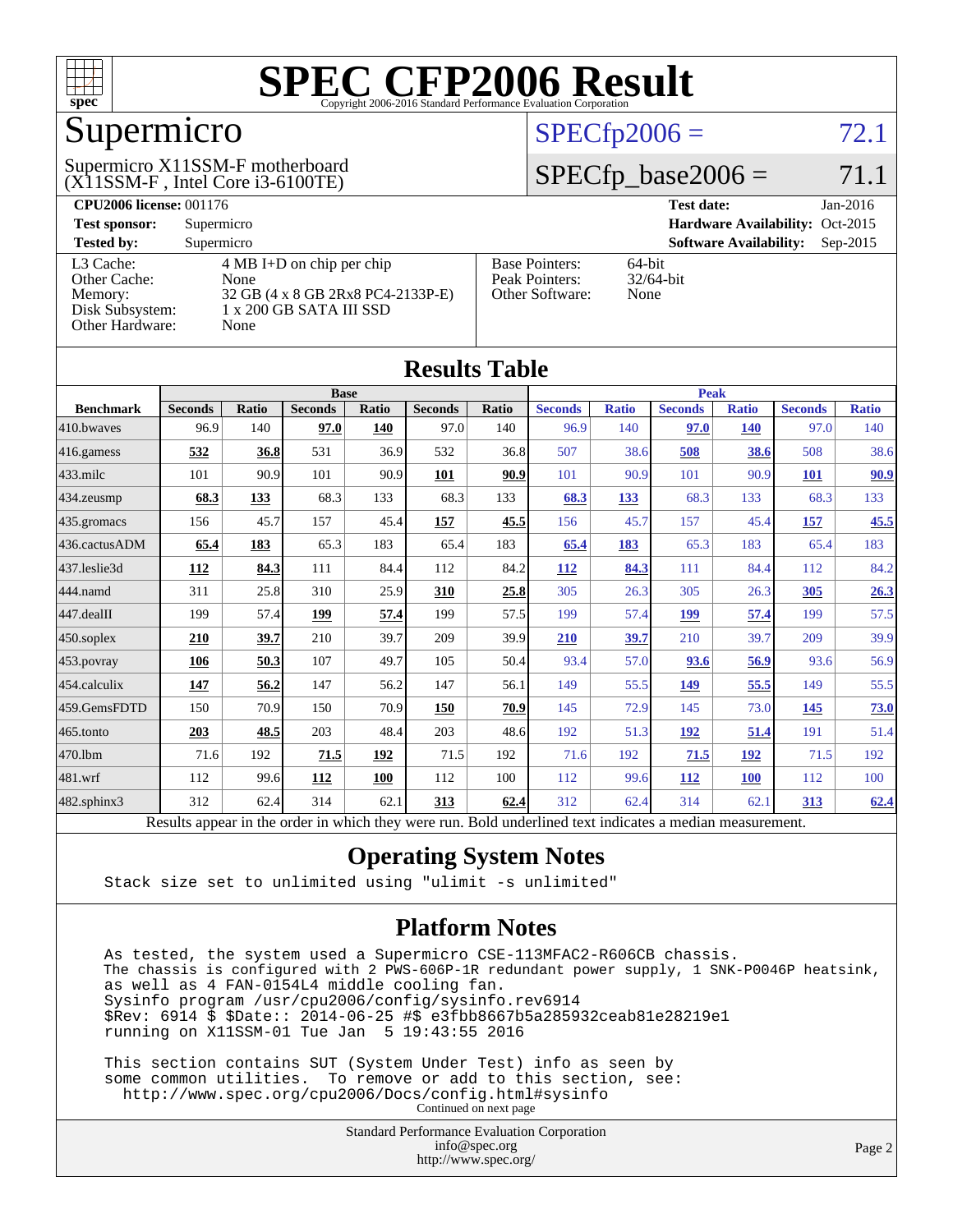

#### Supermicro

 $SPECTp2006 = 72.1$ 

(X11SSM-F , Intel Core i3-6100TE) Supermicro X11SSM-F motherboard  $SPECTp\_base2006 = 71.1$ 

**[CPU2006 license:](http://www.spec.org/auto/cpu2006/Docs/result-fields.html#CPU2006license)** 001176 **[Test date:](http://www.spec.org/auto/cpu2006/Docs/result-fields.html#Testdate)** Jan-2016 **[Test sponsor:](http://www.spec.org/auto/cpu2006/Docs/result-fields.html#Testsponsor)** Supermicro Supermicro **[Hardware Availability:](http://www.spec.org/auto/cpu2006/Docs/result-fields.html#HardwareAvailability)** Oct-2015 **[Tested by:](http://www.spec.org/auto/cpu2006/Docs/result-fields.html#Testedby)** Supermicro **Supermicro [Software Availability:](http://www.spec.org/auto/cpu2006/Docs/result-fields.html#SoftwareAvailability)** Sep-2015

#### **[Platform Notes \(Continued\)](http://www.spec.org/auto/cpu2006/Docs/result-fields.html#PlatformNotes)**

Standard Performance Evaluation Corporation From /proc/cpuinfo model name :  $Intel(R) Core(TM) i3-6100TE CPU @ 2.70GHz$  1 "physical id"s (chips) 4 "processors" cores, siblings (Caution: counting these is hw and system dependent. The following excerpts from /proc/cpuinfo might not be reliable. Use with caution.) cpu cores : 2 siblings : 4 physical 0: cores 0 1 cache size : 4096 KB From /proc/meminfo MemTotal: 32769044 kB HugePages\_Total: 0<br>Hugepagesize: 2048 kB Hugepagesize: From /etc/\*release\* /etc/\*version\* os-release: NAME="Red Hat Enterprise Linux Server" VERSION="7.1 (Maipo)" ID="rhel" ID\_LIKE="fedora" VERSION\_ID="7.1" PRETTY\_NAME="Red Hat Enterprise Linux Server 7.1 (Maipo)" ANSI\_COLOR="0;31" CPE\_NAME="cpe:/o:redhat:enterprise\_linux:7.1:GA:server" redhat-release: Red Hat Enterprise Linux Server release 7.1 (Maipo) system-release: Red Hat Enterprise Linux Server release 7.1 (Maipo) system-release-cpe: cpe:/o:redhat:enterprise\_linux:7.1:ga:server uname -a: Linux X11SSM-01 3.10.0-229.el7.x86\_64 #1 SMP Thu Jan 29 18:37:38 EST 2015 x86\_64 x86\_64 x86\_64 GNU/Linux run-level 3 Jan 5 19:36 SPEC is set to: /usr/cpu2006 Filesystem Type Size Used Avail Use% Mounted on /dev/sda2 xfs 183G 30G 153G 17% / Additional information from dmidecode: Warning: Use caution when you interpret this section. The 'dmidecode' program reads system data which is "intended to allow hardware to be accurately determined", but the intent may not be met, as there are frequent changes to hardware, firmware, and the "DMTF SMBIOS" standard. BIOS American Megatrends Inc. 1.0b 12/29/2015 Memory: 4x Micron 18ASF1G72AZ-2G1A1 8 GB 2 rank 2133 MHz Continued on next page

[info@spec.org](mailto:info@spec.org) <http://www.spec.org/>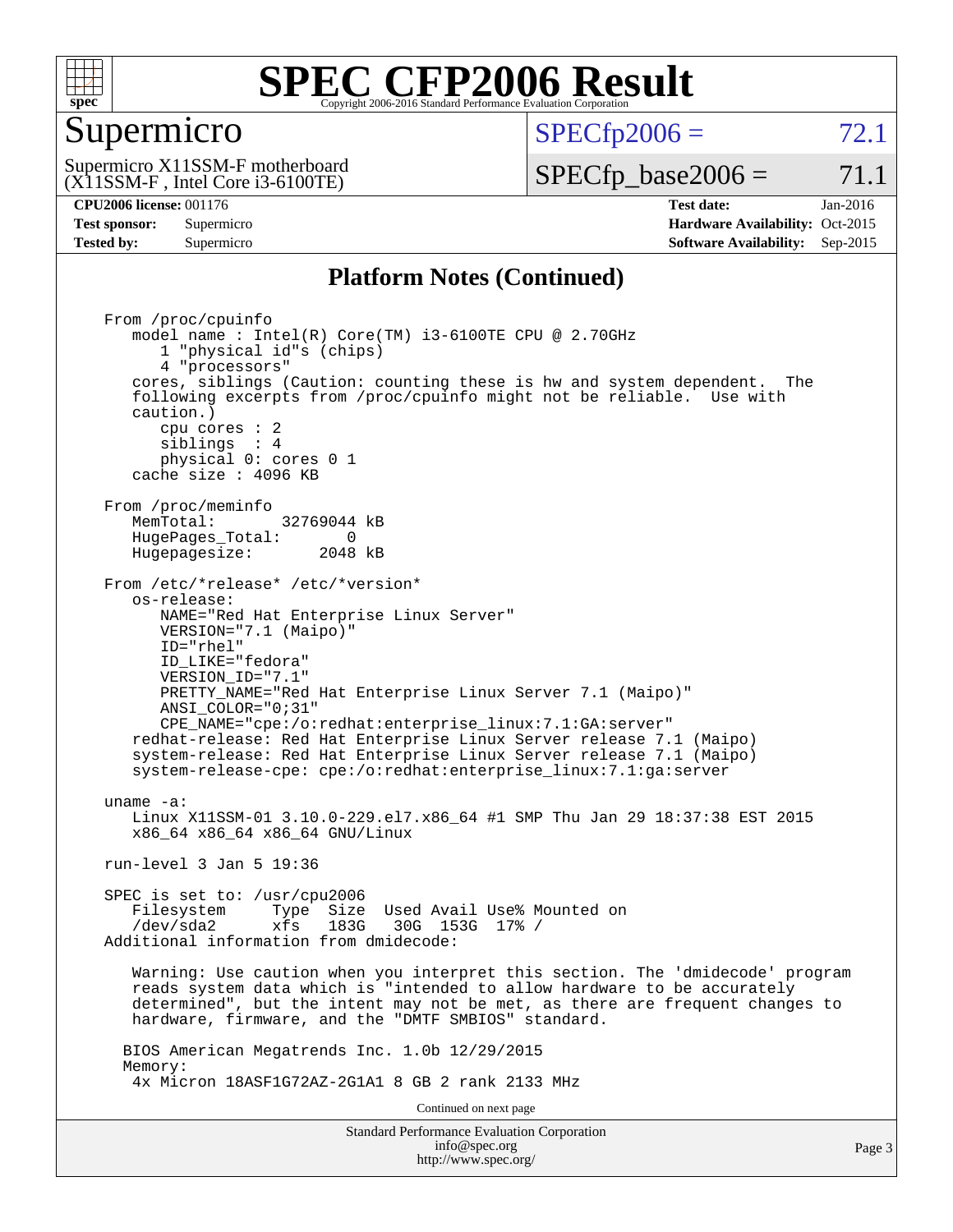

### Supermicro

 $SPECTp2006 = 72.1$ 

(X11SSM-F , Intel Core i3-6100TE) Supermicro X11SSM-F motherboard

 $SPECfp\_base2006 = 71.1$ 

**[CPU2006 license:](http://www.spec.org/auto/cpu2006/Docs/result-fields.html#CPU2006license)** 001176 **[Test date:](http://www.spec.org/auto/cpu2006/Docs/result-fields.html#Testdate)** Jan-2016 **[Test sponsor:](http://www.spec.org/auto/cpu2006/Docs/result-fields.html#Testsponsor)** Supermicro Supermicro **[Hardware Availability:](http://www.spec.org/auto/cpu2006/Docs/result-fields.html#HardwareAvailability)** Oct-2015 **[Tested by:](http://www.spec.org/auto/cpu2006/Docs/result-fields.html#Testedby)** Supermicro **[Software Availability:](http://www.spec.org/auto/cpu2006/Docs/result-fields.html#SoftwareAvailability)** Sep-2015

#### **[Platform Notes \(Continued\)](http://www.spec.org/auto/cpu2006/Docs/result-fields.html#PlatformNotes)**

(End of data from sysinfo program)

#### **[General Notes](http://www.spec.org/auto/cpu2006/Docs/result-fields.html#GeneralNotes)**

Environment variables set by runspec before the start of the run: KMP\_AFFINITY = "granularity=fine,compact,1,0"  $LD$ \_LIBRARY\_PATH = "/usr/cpu2006/libs/32:/usr/cpu2006/libs/64:/usr/cpu2006/sh" OMP\_NUM\_THREADS = "2"

 Binaries compiled on a system with 1x Intel Core i5-4670K CPU + 32GB memory using RedHat EL 7.1 Transparent Huge Pages enabled with: echo always > /sys/kernel/mm/transparent\_hugepage/enabled

#### **[Base Compiler Invocation](http://www.spec.org/auto/cpu2006/Docs/result-fields.html#BaseCompilerInvocation)**

[C benchmarks](http://www.spec.org/auto/cpu2006/Docs/result-fields.html#Cbenchmarks):  $\text{icc}$  -m64

 $C++$  benchmarks:<br>icpc  $-m$ -m64

[Fortran benchmarks](http://www.spec.org/auto/cpu2006/Docs/result-fields.html#Fortranbenchmarks): [ifort -m64](http://www.spec.org/cpu2006/results/res2016q1/cpu2006-20160107-38620.flags.html#user_FCbase_intel_ifort_64bit_ee9d0fb25645d0210d97eb0527dcc06e)

[Benchmarks using both Fortran and C](http://www.spec.org/auto/cpu2006/Docs/result-fields.html#BenchmarksusingbothFortranandC): [icc -m64](http://www.spec.org/cpu2006/results/res2016q1/cpu2006-20160107-38620.flags.html#user_CC_FCbase_intel_icc_64bit_0b7121f5ab7cfabee23d88897260401c) [ifort -m64](http://www.spec.org/cpu2006/results/res2016q1/cpu2006-20160107-38620.flags.html#user_CC_FCbase_intel_ifort_64bit_ee9d0fb25645d0210d97eb0527dcc06e)

#### **[Base Portability Flags](http://www.spec.org/auto/cpu2006/Docs/result-fields.html#BasePortabilityFlags)**

| 410.bwaves: -DSPEC CPU LP64<br>416.gamess: -DSPEC_CPU_LP64<br>433.milc: -DSPEC CPU LP64<br>434.zeusmp: -DSPEC_CPU_LP64<br>435.gromacs: -DSPEC_CPU_LP64 -nofor_main<br>436.cactusADM: -DSPEC CPU LP64 -nofor main<br>437.leslie3d: -DSPEC CPU LP64<br>444.namd: -DSPEC CPU LP64<br>447.dealII: -DSPEC CPU LP64 |                                                                |
|---------------------------------------------------------------------------------------------------------------------------------------------------------------------------------------------------------------------------------------------------------------------------------------------------------------|----------------------------------------------------------------|
| 450.soplex: -DSPEC_CPU_LP64<br>453.povray: -DSPEC_CPU_LP64<br>454.calculix: -DSPEC CPU LP64 -nofor main<br>459.GemsFDTD: -DSPEC CPU LP64<br>465.tonto: - DSPEC CPU LP64<br>470.1bm: - DSPEC CPU LP64                                                                                                          | 481.wrf: -DSPEC CPU_LP64 -DSPEC_CPU_CASE_FLAG -DSPEC_CPU_LINUX |

Continued on next page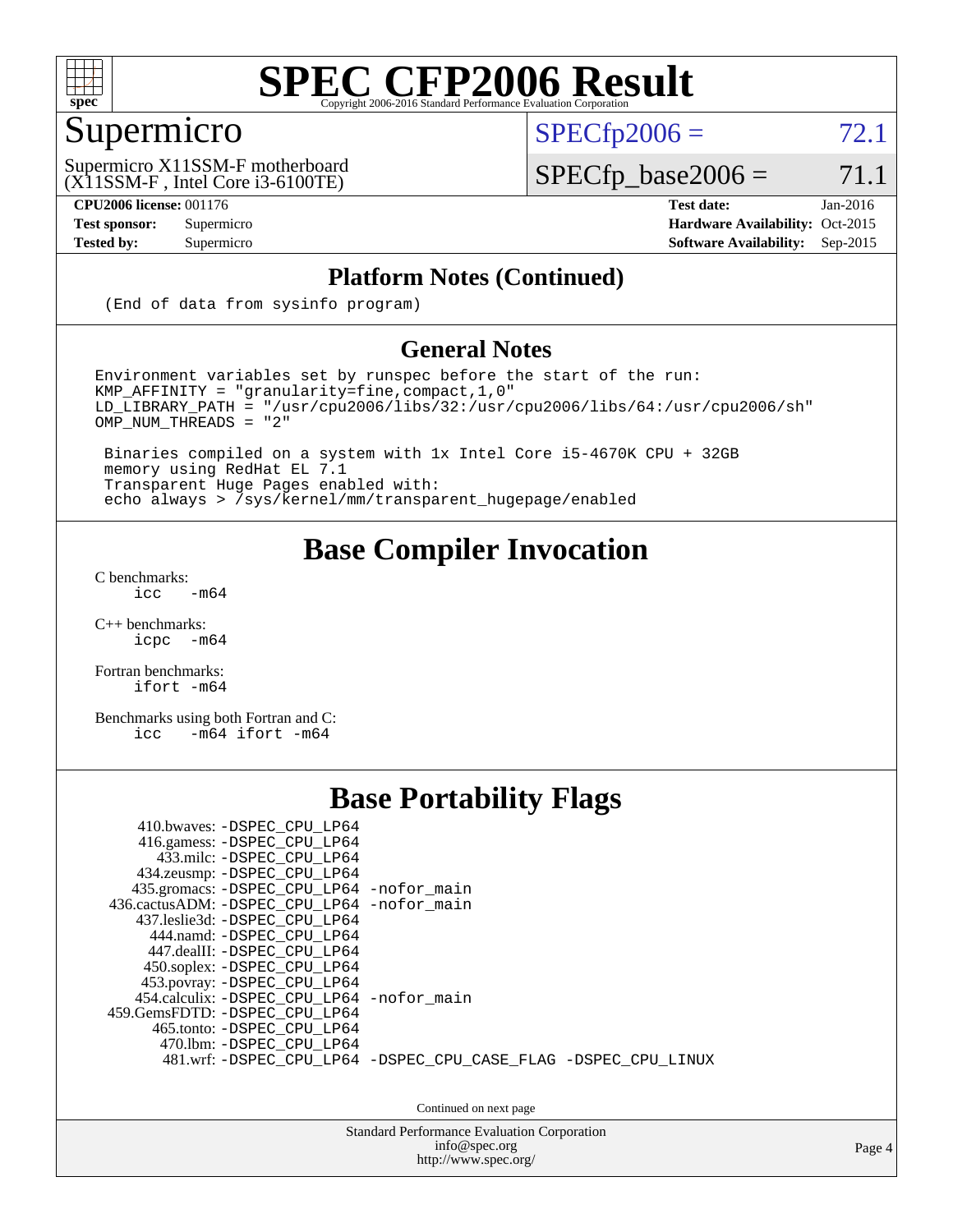

#### Supermicro

 $SPECTp2006 = 72.1$ 

(X11SSM-F , Intel Core i3-6100TE) Supermicro X11SSM-F motherboard

 $SPECTp\_base2006 = 71.1$ 

**[CPU2006 license:](http://www.spec.org/auto/cpu2006/Docs/result-fields.html#CPU2006license)** 001176 **[Test date:](http://www.spec.org/auto/cpu2006/Docs/result-fields.html#Testdate)** Jan-2016 **[Test sponsor:](http://www.spec.org/auto/cpu2006/Docs/result-fields.html#Testsponsor)** Supermicro Supermicro **[Hardware Availability:](http://www.spec.org/auto/cpu2006/Docs/result-fields.html#HardwareAvailability)** Oct-2015 **[Tested by:](http://www.spec.org/auto/cpu2006/Docs/result-fields.html#Testedby)** Supermicro **Supermicro [Software Availability:](http://www.spec.org/auto/cpu2006/Docs/result-fields.html#SoftwareAvailability)** Sep-2015

#### **[Base Portability Flags \(Continued\)](http://www.spec.org/auto/cpu2006/Docs/result-fields.html#BasePortabilityFlags)**

482.sphinx3: [-DSPEC\\_CPU\\_LP64](http://www.spec.org/cpu2006/results/res2016q1/cpu2006-20160107-38620.flags.html#suite_basePORTABILITY482_sphinx3_DSPEC_CPU_LP64)

#### **[Base Optimization Flags](http://www.spec.org/auto/cpu2006/Docs/result-fields.html#BaseOptimizationFlags)**

[C benchmarks](http://www.spec.org/auto/cpu2006/Docs/result-fields.html#Cbenchmarks): [-xCORE-AVX2](http://www.spec.org/cpu2006/results/res2016q1/cpu2006-20160107-38620.flags.html#user_CCbase_f-xAVX2_5f5fc0cbe2c9f62c816d3e45806c70d7) [-ipo](http://www.spec.org/cpu2006/results/res2016q1/cpu2006-20160107-38620.flags.html#user_CCbase_f-ipo) [-O3](http://www.spec.org/cpu2006/results/res2016q1/cpu2006-20160107-38620.flags.html#user_CCbase_f-O3) [-no-prec-div](http://www.spec.org/cpu2006/results/res2016q1/cpu2006-20160107-38620.flags.html#user_CCbase_f-no-prec-div) [-parallel](http://www.spec.org/cpu2006/results/res2016q1/cpu2006-20160107-38620.flags.html#user_CCbase_f-parallel) [-opt-prefetch](http://www.spec.org/cpu2006/results/res2016q1/cpu2006-20160107-38620.flags.html#user_CCbase_f-opt-prefetch) [-ansi-alias](http://www.spec.org/cpu2006/results/res2016q1/cpu2006-20160107-38620.flags.html#user_CCbase_f-ansi-alias)

[C++ benchmarks:](http://www.spec.org/auto/cpu2006/Docs/result-fields.html#CXXbenchmarks)

[-xCORE-AVX2](http://www.spec.org/cpu2006/results/res2016q1/cpu2006-20160107-38620.flags.html#user_CXXbase_f-xAVX2_5f5fc0cbe2c9f62c816d3e45806c70d7) [-ipo](http://www.spec.org/cpu2006/results/res2016q1/cpu2006-20160107-38620.flags.html#user_CXXbase_f-ipo) [-O3](http://www.spec.org/cpu2006/results/res2016q1/cpu2006-20160107-38620.flags.html#user_CXXbase_f-O3) [-no-prec-div](http://www.spec.org/cpu2006/results/res2016q1/cpu2006-20160107-38620.flags.html#user_CXXbase_f-no-prec-div) [-opt-prefetch](http://www.spec.org/cpu2006/results/res2016q1/cpu2006-20160107-38620.flags.html#user_CXXbase_f-opt-prefetch) [-ansi-alias](http://www.spec.org/cpu2006/results/res2016q1/cpu2006-20160107-38620.flags.html#user_CXXbase_f-ansi-alias)

[Fortran benchmarks](http://www.spec.org/auto/cpu2006/Docs/result-fields.html#Fortranbenchmarks): [-xCORE-AVX2](http://www.spec.org/cpu2006/results/res2016q1/cpu2006-20160107-38620.flags.html#user_FCbase_f-xAVX2_5f5fc0cbe2c9f62c816d3e45806c70d7) [-ipo](http://www.spec.org/cpu2006/results/res2016q1/cpu2006-20160107-38620.flags.html#user_FCbase_f-ipo) [-O3](http://www.spec.org/cpu2006/results/res2016q1/cpu2006-20160107-38620.flags.html#user_FCbase_f-O3) [-no-prec-div](http://www.spec.org/cpu2006/results/res2016q1/cpu2006-20160107-38620.flags.html#user_FCbase_f-no-prec-div) [-parallel](http://www.spec.org/cpu2006/results/res2016q1/cpu2006-20160107-38620.flags.html#user_FCbase_f-parallel) [-opt-prefetch](http://www.spec.org/cpu2006/results/res2016q1/cpu2006-20160107-38620.flags.html#user_FCbase_f-opt-prefetch)

[Benchmarks using both Fortran and C](http://www.spec.org/auto/cpu2006/Docs/result-fields.html#BenchmarksusingbothFortranandC): [-xCORE-AVX2](http://www.spec.org/cpu2006/results/res2016q1/cpu2006-20160107-38620.flags.html#user_CC_FCbase_f-xAVX2_5f5fc0cbe2c9f62c816d3e45806c70d7) [-ipo](http://www.spec.org/cpu2006/results/res2016q1/cpu2006-20160107-38620.flags.html#user_CC_FCbase_f-ipo) [-O3](http://www.spec.org/cpu2006/results/res2016q1/cpu2006-20160107-38620.flags.html#user_CC_FCbase_f-O3) [-no-prec-div](http://www.spec.org/cpu2006/results/res2016q1/cpu2006-20160107-38620.flags.html#user_CC_FCbase_f-no-prec-div) [-parallel](http://www.spec.org/cpu2006/results/res2016q1/cpu2006-20160107-38620.flags.html#user_CC_FCbase_f-parallel) [-opt-prefetch](http://www.spec.org/cpu2006/results/res2016q1/cpu2006-20160107-38620.flags.html#user_CC_FCbase_f-opt-prefetch) [-ansi-alias](http://www.spec.org/cpu2006/results/res2016q1/cpu2006-20160107-38620.flags.html#user_CC_FCbase_f-ansi-alias)

#### **[Peak Compiler Invocation](http://www.spec.org/auto/cpu2006/Docs/result-fields.html#PeakCompilerInvocation)**

[C benchmarks](http://www.spec.org/auto/cpu2006/Docs/result-fields.html#Cbenchmarks):  $-m64$ 

[C++ benchmarks:](http://www.spec.org/auto/cpu2006/Docs/result-fields.html#CXXbenchmarks) [icpc -m64](http://www.spec.org/cpu2006/results/res2016q1/cpu2006-20160107-38620.flags.html#user_CXXpeak_intel_icpc_64bit_bedb90c1146cab66620883ef4f41a67e)

[Fortran benchmarks](http://www.spec.org/auto/cpu2006/Docs/result-fields.html#Fortranbenchmarks): [ifort -m64](http://www.spec.org/cpu2006/results/res2016q1/cpu2006-20160107-38620.flags.html#user_FCpeak_intel_ifort_64bit_ee9d0fb25645d0210d97eb0527dcc06e)

#### **[Peak Portability Flags](http://www.spec.org/auto/cpu2006/Docs/result-fields.html#PeakPortabilityFlags)**

Same as Base Portability Flags

### **[Peak Optimization Flags](http://www.spec.org/auto/cpu2006/Docs/result-fields.html#PeakOptimizationFlags)**

[C benchmarks](http://www.spec.org/auto/cpu2006/Docs/result-fields.html#Cbenchmarks):

433.milc: basepeak = yes

Continued on next page

[Benchmarks using both Fortran and C](http://www.spec.org/auto/cpu2006/Docs/result-fields.html#BenchmarksusingbothFortranandC): [icc -m64](http://www.spec.org/cpu2006/results/res2016q1/cpu2006-20160107-38620.flags.html#user_CC_FCpeak_intel_icc_64bit_0b7121f5ab7cfabee23d88897260401c) [ifort -m64](http://www.spec.org/cpu2006/results/res2016q1/cpu2006-20160107-38620.flags.html#user_CC_FCpeak_intel_ifort_64bit_ee9d0fb25645d0210d97eb0527dcc06e)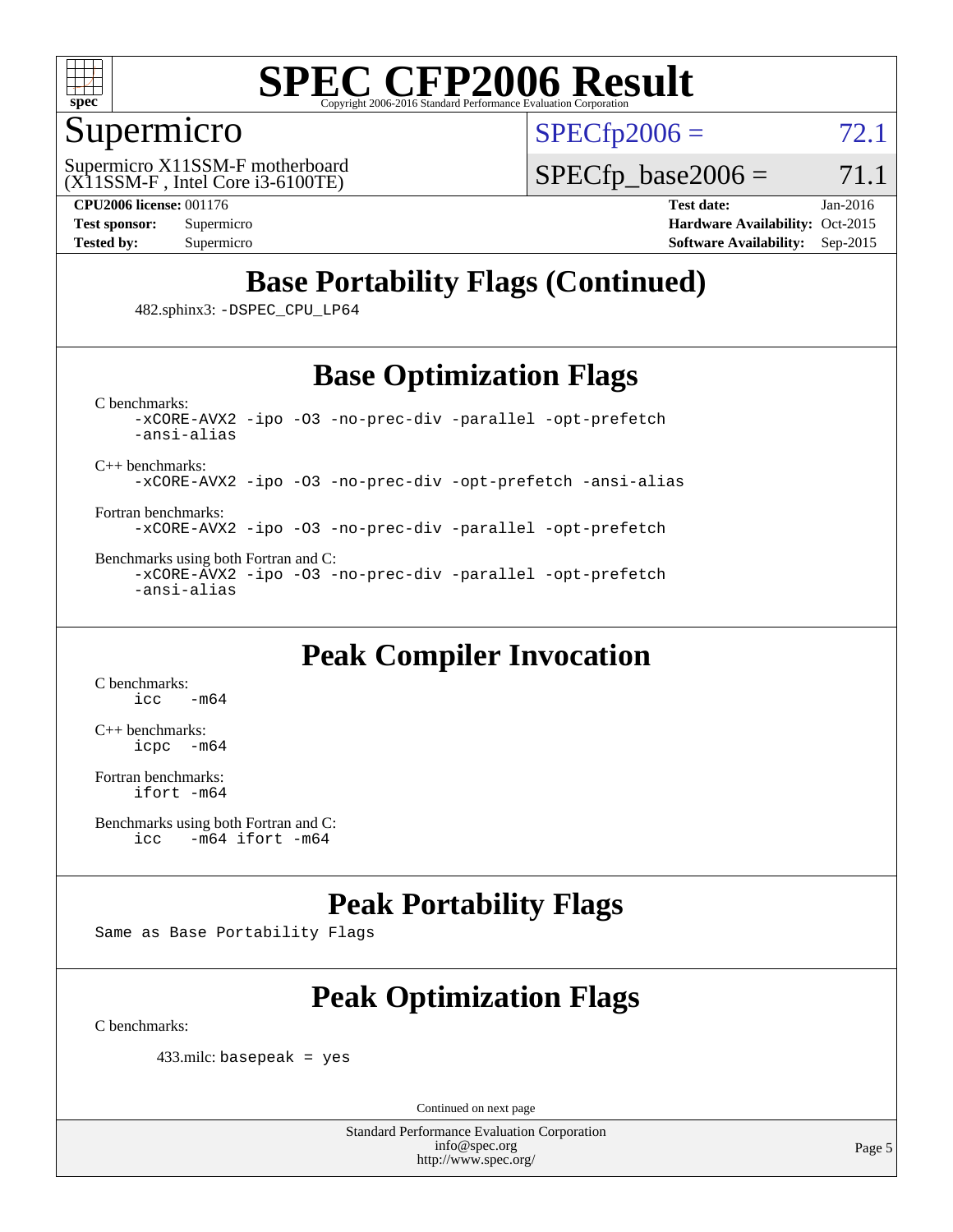

Supermicro

 $SPECTp2006 = 72.1$ 

(X11SSM-F , Intel Core i3-6100TE) Supermicro X11SSM-F motherboard  $SPECTp\_base2006 = 71.1$ 

Page 6

**[CPU2006 license:](http://www.spec.org/auto/cpu2006/Docs/result-fields.html#CPU2006license)** 001176 **[Test date:](http://www.spec.org/auto/cpu2006/Docs/result-fields.html#Testdate)** Jan-2016 **[Test sponsor:](http://www.spec.org/auto/cpu2006/Docs/result-fields.html#Testsponsor)** Supermicro Supermicro **[Hardware Availability:](http://www.spec.org/auto/cpu2006/Docs/result-fields.html#HardwareAvailability)** Oct-2015 **[Tested by:](http://www.spec.org/auto/cpu2006/Docs/result-fields.html#Testedby)** Supermicro **[Software Availability:](http://www.spec.org/auto/cpu2006/Docs/result-fields.html#SoftwareAvailability)** Sep-2015

### **[Peak Optimization Flags \(Continued\)](http://www.spec.org/auto/cpu2006/Docs/result-fields.html#PeakOptimizationFlags)**

 $470$ .lbm: basepeak = yes 482.sphinx3: basepeak = yes [C++ benchmarks:](http://www.spec.org/auto/cpu2006/Docs/result-fields.html#CXXbenchmarks) 444.namd: [-xCORE-AVX2](http://www.spec.org/cpu2006/results/res2016q1/cpu2006-20160107-38620.flags.html#user_peakPASS2_CXXFLAGSPASS2_LDFLAGS444_namd_f-xAVX2_5f5fc0cbe2c9f62c816d3e45806c70d7)(pass 2) [-prof-gen:threadsafe](http://www.spec.org/cpu2006/results/res2016q1/cpu2006-20160107-38620.flags.html#user_peakPASS1_CXXFLAGSPASS1_LDFLAGS444_namd_prof_gen_21a26eb79f378b550acd7bec9fe4467a)(pass 1)  $-i\text{po}(pass 2) -\overline{0}3(pass 2) -no-prec-div(pass 2)$  $-i\text{po}(pass 2) -\overline{0}3(pass 2) -no-prec-div(pass 2)$  $-i\text{po}(pass 2) -\overline{0}3(pass 2) -no-prec-div(pass 2)$ [-par-num-threads=1](http://www.spec.org/cpu2006/results/res2016q1/cpu2006-20160107-38620.flags.html#user_peakPASS1_CXXFLAGSPASS1_LDFLAGS444_namd_par_num_threads_786a6ff141b4e9e90432e998842df6c2)(pass 1) [-prof-use](http://www.spec.org/cpu2006/results/res2016q1/cpu2006-20160107-38620.flags.html#user_peakPASS2_CXXFLAGSPASS2_LDFLAGS444_namd_prof_use_bccf7792157ff70d64e32fe3e1250b55)(pass 2) [-fno-alias](http://www.spec.org/cpu2006/results/res2016q1/cpu2006-20160107-38620.flags.html#user_peakCXXOPTIMIZEOPTIMIZE444_namd_f-no-alias_694e77f6c5a51e658e82ccff53a9e63a) [-auto-ilp32](http://www.spec.org/cpu2006/results/res2016q1/cpu2006-20160107-38620.flags.html#user_peakCXXOPTIMIZE444_namd_f-auto-ilp32)  $447$ .dealII: basepeak = yes 450.soplex: basepeak = yes 453.povray: [-xCORE-AVX2](http://www.spec.org/cpu2006/results/res2016q1/cpu2006-20160107-38620.flags.html#user_peakPASS2_CXXFLAGSPASS2_LDFLAGS453_povray_f-xAVX2_5f5fc0cbe2c9f62c816d3e45806c70d7)(pass 2) [-prof-gen:threadsafe](http://www.spec.org/cpu2006/results/res2016q1/cpu2006-20160107-38620.flags.html#user_peakPASS1_CXXFLAGSPASS1_LDFLAGS453_povray_prof_gen_21a26eb79f378b550acd7bec9fe4467a)(pass 1)  $-ipo(pass 2)$  $-ipo(pass 2)$   $-03(pass 2)$   $-no-prec-div(pass 2)$  $-no-prec-div(pass 2)$ [-par-num-threads=1](http://www.spec.org/cpu2006/results/res2016q1/cpu2006-20160107-38620.flags.html#user_peakPASS1_CXXFLAGSPASS1_LDFLAGS453_povray_par_num_threads_786a6ff141b4e9e90432e998842df6c2)(pass 1) [-prof-use](http://www.spec.org/cpu2006/results/res2016q1/cpu2006-20160107-38620.flags.html#user_peakPASS2_CXXFLAGSPASS2_LDFLAGS453_povray_prof_use_bccf7792157ff70d64e32fe3e1250b55)(pass 2) [-unroll4](http://www.spec.org/cpu2006/results/res2016q1/cpu2006-20160107-38620.flags.html#user_peakCXXOPTIMIZE453_povray_f-unroll_4e5e4ed65b7fd20bdcd365bec371b81f) [-ansi-alias](http://www.spec.org/cpu2006/results/res2016q1/cpu2006-20160107-38620.flags.html#user_peakCXXOPTIMIZE453_povray_f-ansi-alias) [Fortran benchmarks](http://www.spec.org/auto/cpu2006/Docs/result-fields.html#Fortranbenchmarks):  $410.bwaves: basepeak = yes$  416.gamess: [-xCORE-AVX2](http://www.spec.org/cpu2006/results/res2016q1/cpu2006-20160107-38620.flags.html#user_peakPASS2_FFLAGSPASS2_LDFLAGS416_gamess_f-xAVX2_5f5fc0cbe2c9f62c816d3e45806c70d7)(pass 2) [-prof-gen:threadsafe](http://www.spec.org/cpu2006/results/res2016q1/cpu2006-20160107-38620.flags.html#user_peakPASS1_FFLAGSPASS1_LDFLAGS416_gamess_prof_gen_21a26eb79f378b550acd7bec9fe4467a)(pass 1)  $-i\text{po}(pass 2)$   $-\tilde{O}3(pass 2)$   $-no-prec-div(pass 2)$  $-no-prec-div(pass 2)$ [-par-num-threads=1](http://www.spec.org/cpu2006/results/res2016q1/cpu2006-20160107-38620.flags.html#user_peakPASS1_FFLAGSPASS1_LDFLAGS416_gamess_par_num_threads_786a6ff141b4e9e90432e998842df6c2)(pass 1) [-prof-use](http://www.spec.org/cpu2006/results/res2016q1/cpu2006-20160107-38620.flags.html#user_peakPASS2_FFLAGSPASS2_LDFLAGS416_gamess_prof_use_bccf7792157ff70d64e32fe3e1250b55)(pass 2) [-unroll2](http://www.spec.org/cpu2006/results/res2016q1/cpu2006-20160107-38620.flags.html#user_peakOPTIMIZE416_gamess_f-unroll_784dae83bebfb236979b41d2422d7ec2) [-inline-level=0](http://www.spec.org/cpu2006/results/res2016q1/cpu2006-20160107-38620.flags.html#user_peakOPTIMIZE416_gamess_f-inline-level_318d07a09274ad25e8d15dbfaa68ba50) [-scalar-rep-](http://www.spec.org/cpu2006/results/res2016q1/cpu2006-20160107-38620.flags.html#user_peakOPTIMIZE416_gamess_f-disablescalarrep_abbcad04450fb118e4809c81d83c8a1d) 434.zeusmp: basepeak = yes 437.leslie3d: basepeak = yes 459.GemsFDTD: [-xCORE-AVX2](http://www.spec.org/cpu2006/results/res2016q1/cpu2006-20160107-38620.flags.html#user_peakPASS2_FFLAGSPASS2_LDFLAGS459_GemsFDTD_f-xAVX2_5f5fc0cbe2c9f62c816d3e45806c70d7)(pass 2) [-prof-gen:threadsafe](http://www.spec.org/cpu2006/results/res2016q1/cpu2006-20160107-38620.flags.html#user_peakPASS1_FFLAGSPASS1_LDFLAGS459_GemsFDTD_prof_gen_21a26eb79f378b550acd7bec9fe4467a)(pass 1)  $-i\text{po}(pass 2) -\overline{0}3(pass 2) -no-prec-div(pass 2)$  $-i\text{po}(pass 2) -\overline{0}3(pass 2) -no-prec-div(pass 2)$  $-i\text{po}(pass 2) -\overline{0}3(pass 2) -no-prec-div(pass 2)$ [-par-num-threads=1](http://www.spec.org/cpu2006/results/res2016q1/cpu2006-20160107-38620.flags.html#user_peakPASS1_FFLAGSPASS1_LDFLAGS459_GemsFDTD_par_num_threads_786a6ff141b4e9e90432e998842df6c2)(pass 1) [-prof-use](http://www.spec.org/cpu2006/results/res2016q1/cpu2006-20160107-38620.flags.html#user_peakPASS2_FFLAGSPASS2_LDFLAGS459_GemsFDTD_prof_use_bccf7792157ff70d64e32fe3e1250b55)(pass 2) [-unroll2](http://www.spec.org/cpu2006/results/res2016q1/cpu2006-20160107-38620.flags.html#user_peakOPTIMIZE459_GemsFDTD_f-unroll_784dae83bebfb236979b41d2422d7ec2) [-inline-level=0](http://www.spec.org/cpu2006/results/res2016q1/cpu2006-20160107-38620.flags.html#user_peakOPTIMIZE459_GemsFDTD_f-inline-level_318d07a09274ad25e8d15dbfaa68ba50) [-opt-prefetch](http://www.spec.org/cpu2006/results/res2016q1/cpu2006-20160107-38620.flags.html#user_peakOPTIMIZE459_GemsFDTD_f-opt-prefetch) [-parallel](http://www.spec.org/cpu2006/results/res2016q1/cpu2006-20160107-38620.flags.html#user_peakOPTIMIZE459_GemsFDTD_f-parallel) 465.tonto: [-xCORE-AVX2](http://www.spec.org/cpu2006/results/res2016q1/cpu2006-20160107-38620.flags.html#user_peakPASS2_FFLAGSPASS2_LDFLAGS465_tonto_f-xAVX2_5f5fc0cbe2c9f62c816d3e45806c70d7)(pass 2) [-prof-gen:threadsafe](http://www.spec.org/cpu2006/results/res2016q1/cpu2006-20160107-38620.flags.html#user_peakPASS1_FFLAGSPASS1_LDFLAGS465_tonto_prof_gen_21a26eb79f378b550acd7bec9fe4467a)(pass 1)  $-i\text{po}(pass 2) -\overline{O}3(pass 2)$  [-no-prec-div](http://www.spec.org/cpu2006/results/res2016q1/cpu2006-20160107-38620.flags.html#user_peakPASS2_FFLAGSPASS2_LDFLAGS465_tonto_f-no-prec-div)(pass 2) [-par-num-threads=1](http://www.spec.org/cpu2006/results/res2016q1/cpu2006-20160107-38620.flags.html#user_peakPASS1_FFLAGSPASS1_LDFLAGS465_tonto_par_num_threads_786a6ff141b4e9e90432e998842df6c2)(pass 1) [-prof-use](http://www.spec.org/cpu2006/results/res2016q1/cpu2006-20160107-38620.flags.html#user_peakPASS2_FFLAGSPASS2_LDFLAGS465_tonto_prof_use_bccf7792157ff70d64e32fe3e1250b55)(pass 2) [-inline-calloc](http://www.spec.org/cpu2006/results/res2016q1/cpu2006-20160107-38620.flags.html#user_peakOPTIMIZE465_tonto_f-inline-calloc) [-opt-malloc-options=3](http://www.spec.org/cpu2006/results/res2016q1/cpu2006-20160107-38620.flags.html#user_peakOPTIMIZE465_tonto_f-opt-malloc-options_13ab9b803cf986b4ee62f0a5998c2238) [-auto](http://www.spec.org/cpu2006/results/res2016q1/cpu2006-20160107-38620.flags.html#user_peakOPTIMIZE465_tonto_f-auto) [-unroll4](http://www.spec.org/cpu2006/results/res2016q1/cpu2006-20160107-38620.flags.html#user_peakOPTIMIZE465_tonto_f-unroll_4e5e4ed65b7fd20bdcd365bec371b81f) [Benchmarks using both Fortran and C](http://www.spec.org/auto/cpu2006/Docs/result-fields.html#BenchmarksusingbothFortranandC): 435.gromacs: basepeak = yes 436.cactusADM: basepeak = yes Continued on next page